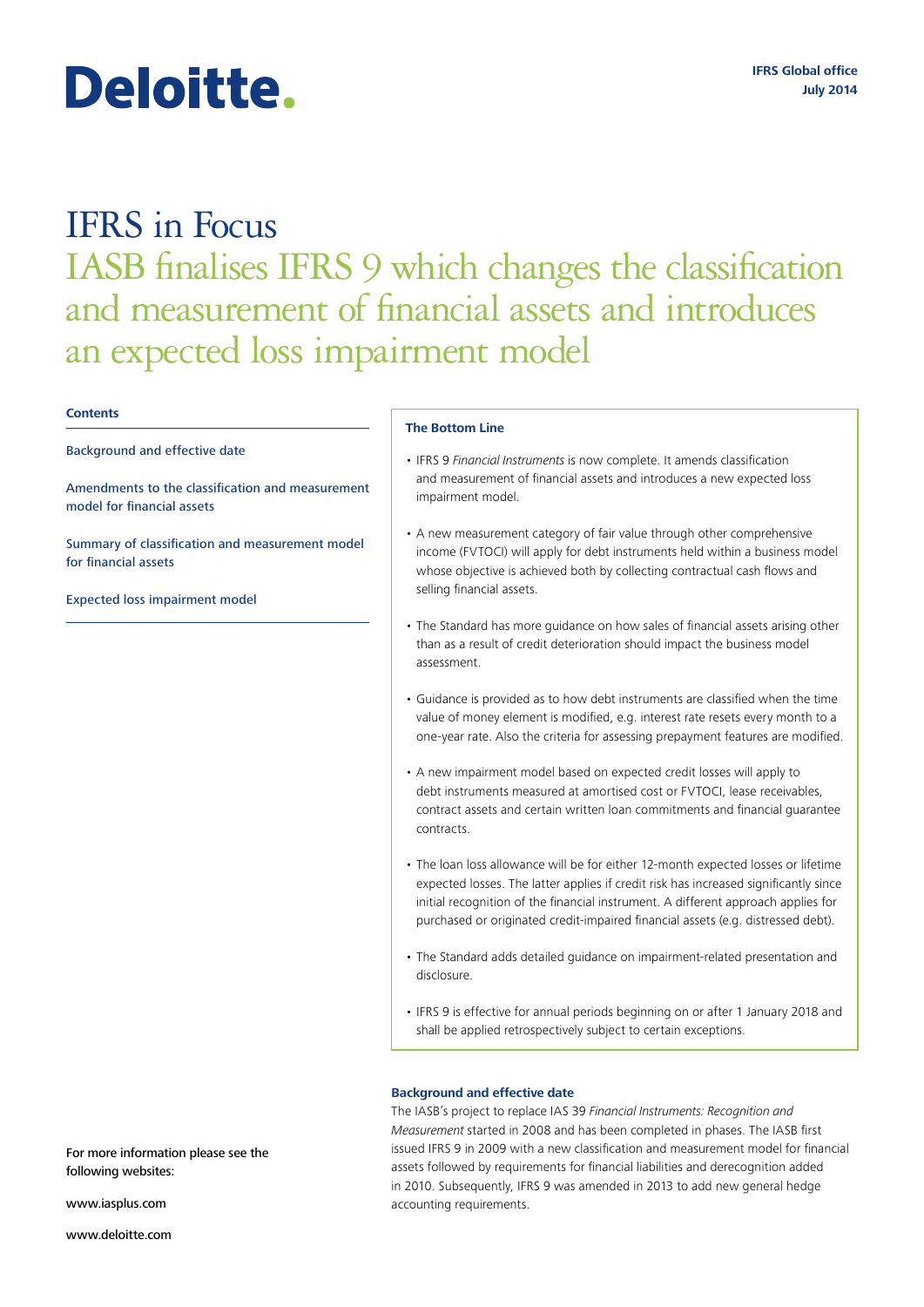<span id="page-1-0"></span>The amendments discussed in this publication are the final requirements to be added which now completes IFRS 9. The Standard has a mandatory effective date for annual periods beginning on or after 1 January 2018, with earlier application permitted. The Standard is applied retrospectively with some exceptions (e.g. most of the hedge accounting requirements apply prospectively) but entities need not restate prior periods in relation to classification and measurement (including impairment).

Since IFRS 9 is now complete, the IASB decided to issue the full version of IFRS 9 (rather than just publishing the amendments) which will supersede all previous versions of the Standard. However, for annual periods beginning before 1 January 2018, an entity may elect to apply those earlier versions of IFRS 9 if the entity's relevant date of initial application is before 1 February 2015.

# **Amendments to the classification and measurement model for financial assets** FVTOCI measurement category

IFRS 9 requires that certain financial assets held within a business model whose objective is achieved by both collecting contractual cash flows and selling financial assets should be measured at FVTOCI (unless designated at fair value through profit and loss (FVTPL) to eliminate or significantly reduce a measurement mismatch). This applies to assets passing the contractual cash flow characteristics assessment (which is the same test used to determine whether financial assets are measured at amortised cost). Interest revenue, foreign exchange gains and losses and impairment gains and losses shall be recognised in profit or loss with all other gains or losses (i.e., the difference between those items and the total change in fair value) being recognised in other comprehensive income (OCI). Any cumulative gain or loss recorded in OCI would be reclassified to profit and loss on derecognition, or potentially earlier if the asset is reclassified because of a change in business model. Interest income and impairment gains and losses would be recognised and measured in the same manner as for assets measured at amortised cost such that the amounts in OCI represents the difference between the amortised cost value and fair value. This results in the same information in profit or loss as if the asset was measured at amortised cost, yet the statement of financial position would reflect the instrument's fair value.

# Observation

The FVTOCI category for debt instruments is not the same as the available-for-sale category under IAS 39. Under IAS 39 impairment gains and losses are based on fair value, whereas under IFRS 9 they are not. Instead, impairment is based on expected losses and is measured consistently with amortised cost assets (see below). Also, the criteria for measuring at FVTOCI is based on the entity's business model, which is not the case for the available-for-sale category.

# Business model assessment

IFRS 9 provides guidance on how to determine whether a business model is to manage assets both to collect contractual cash flows and for sale. This is new guidance that follows from the introduction of the FVTOCI category for debt instruments.

The IASB has taken the opportunity to clarify the existing guidance in IFRS 9 on business models where the objective is to hold assets to collect contractual cash flows, (i.e., part of the amortised cost criteria). Where sales of financial assets, other than in response to credit deterioration, are more than infrequent and more than insignificant in value (either individually or in aggregate) then an assessment is needed as to whether and how such sales are consistent with an objective of collecting contractual cash flows. Further, sales of financial assets may be consistent with the objective of collecting contractual cash flows if they are made close to the maturity of the financial assets and the proceeds from the sales approximate the collection of the remaining contractual cash flows.

The IASB also amended the current application guidance with examples of when the business model may be to hold financial assets to collect contractual cash flows. Under the amendments some of the examples were modified and one further example (involving a financial institution) was added.

# **Observation**

Entities will need to assess their business models for holding financial assets. For some entities, such as non-financial corporates, the assessment may be relatively simple as their financial assets may be limited to trade receivables and bank deposits where amortised cost measurement is likely. Entities that have a broader range of activities involving financial assets, e.g. lenders, investors in debt securities held for treasury activities, insurance entities, traders will require a greater amount of effort to understand the business model and consider the motivations that would lead to disposals of financial assets.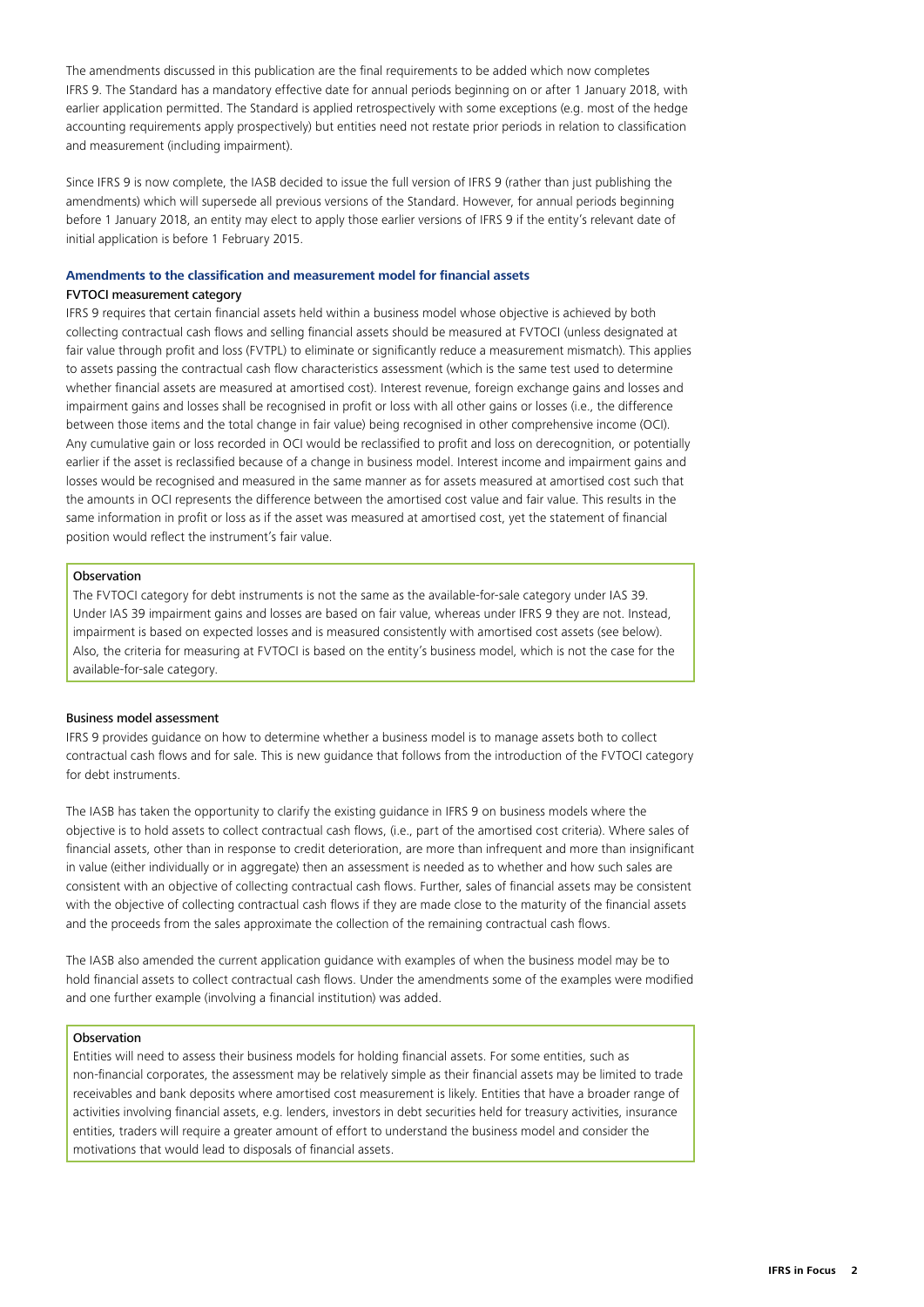# Reclassifications

Before these amendments, IFRS 9 required reclassification between classification categories if the business model for managing the financial assets changed. This was limited to debt instruments held at amortised cost and at FVTPL. As a FVTOCI category has been introduced for debt instruments this concept has been extended to cater for reclassifications out of, or into, FVTOCI.

If an entity reclassifies a financial asset out of the amortised cost category to the FVTOCI category, its fair value is determined at the reclassification date with any difference between this and its previous carrying amount recognised in OCI and no adjustment to the effective interest rate. If an entity reclassifies a financial asset out of the FVTOCI category to the amortised cost category, the asset is reclassified at its fair value with a concurrent removal of any previously accumulated gain or loss from OCI with this amount adjusting the fair value at the reclassification date. This has the effect of stating the carrying value of the asset to what it would have been had it always been measured at amortised cost. Also, the effective interest rate is not adjusted in this case. If an entity reclassifies a financial asset out of FVTPL to FVTOCI, it continues to be measured at fair value. This is also the case if an entity reclassifies a financial asset out of FVTOCI to FVTPL.

# Contractual cash flow characteristics assessment

The amendments introduce new guidance on how the contractual cash flow characteristics assessment applies in certain cases.

## *Modified time value element*

In a basic lending arrangement the most significant elements of interest are consideration for the time value of money and credit risk. The amended application guidance acknowledges that consideration for other basic lending risks (e.g., liquidity risk) and costs (e.g., administrative costs) as well as a profit margin may also be part of interest.

The Standard defines time value of money as the element of interest that provides consideration for just the passage of time. IFRS 9 recognises that this element may be modified in certain cases and so requires an entity to assess the modified time value of money element in detail unless the result of this assessment is clear with little or no analysis. The objective of the assessment is to determine how different the contractual (undiscounted) cash flows could be from the (undiscounted) cash flows that would arise if the time value of money element was not modified (i.e. a comparison to the benchmark cash flows). The example given is a variable interest rate that is resettable monthly to a one-year interest rate and the comparable benchmark instrument would be an instrument with identical contractual terms and identical credit quality except for the fact that the variable interest rate is resettable monthly to a one-month interest rate. If the contractual (undiscounted) cash flows could be significantly different from the (undiscounted) benchmark cash flows, given reasonably possible scenarios, then the contractual cash flow characteristics test is failed and the debt instrument must be measured at FVTPL.

# *Prepayment features*

The finalised IFRS 9 takes a different approach to the impact of prepayment features on classifying debt instruments held. Under the previous version of IFRS 9 certain prepayment features resulted in failing the contractual cash flow characteristics test. The IASB felt that this was not always appropriate and as a result the new guidance requires an assessment of the prepayable amount to determine whether it substantially represents unpaid amounts of principal and interest on the principal outstanding (which may include additional compensation for the early termination of the contract) as well as an assessment of the events that need to occur for the prepayment option to be exercised (when exercise is subject to a contingent event). IFRS 9 provides an exception that where the financial asset is acquired or originated at a premium or discount to the contractual par amount and at initial recognition the fair value of the prepayment feature is insignificant the asset will pass the contractual cash flow characteristics test if the prepayment amount substantially represents the contractual par amount and accrued (but unpaid) contractual interest (which may include reasonable additional compensation).

# Transition for the amendments to classification and measurement

The amendments apply retrospectively, in accordance with IAS 8 *Accounting Policies, Changes in Accounting Estimates and Errors*, except for the following provisions:

- If it is impracticable to assess a modified time value of money element on the basis of the facts and circumstances at initial recognition of the financial asset, the contractual cash flow characteristics test is applied without taking into account that requirement.
- If it is impracticable to assess whether the fair value of a prepayment feature was insignificant on the basis of the facts and circumstances at initial recognition of the financial asset, an entity applies the contractual cash flow characteristics test without taking into account the exception for prepayment features.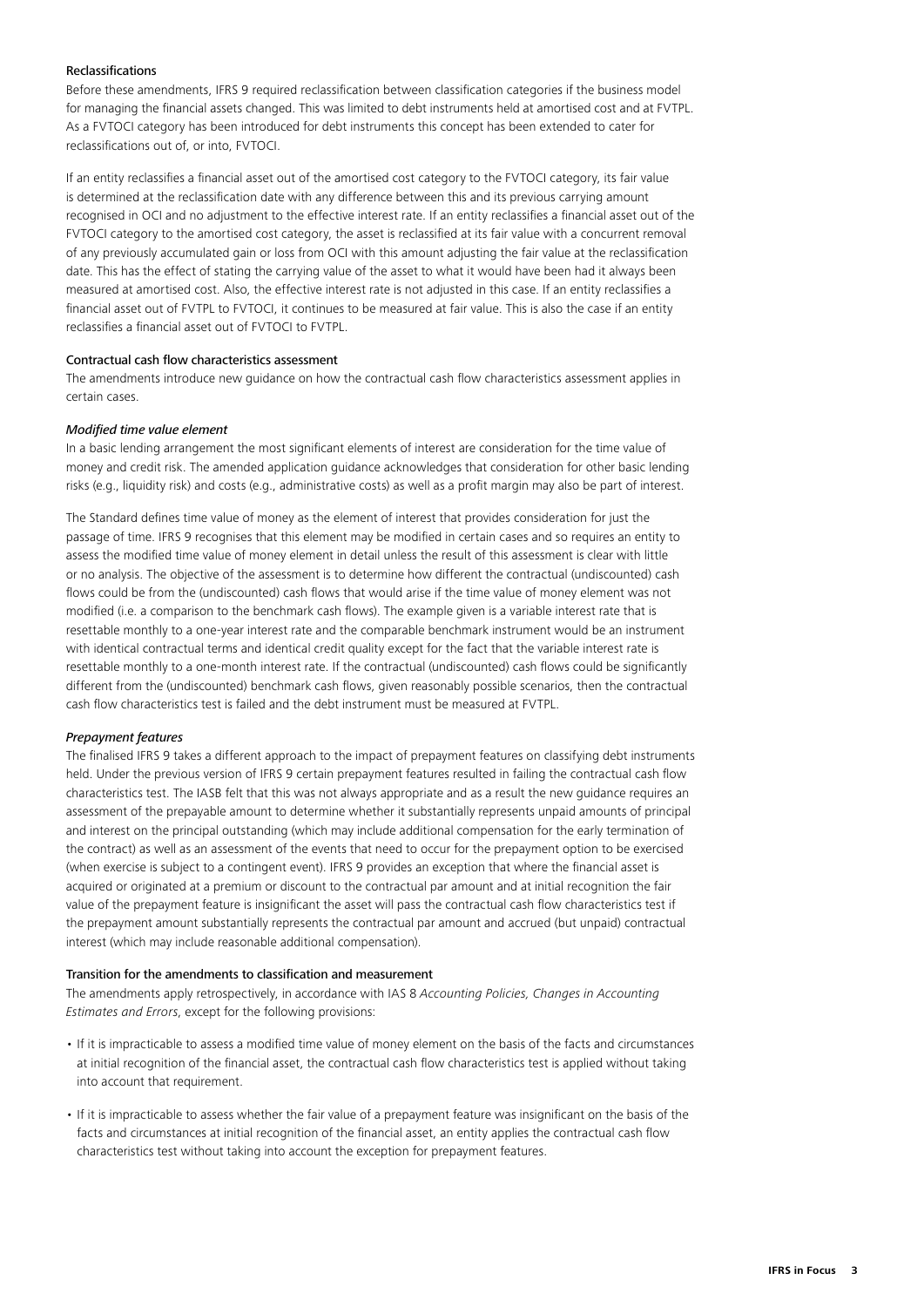# <span id="page-3-0"></span>**Summary of classification and measurement model for financial assets**

The diagram below summarises the application of the classification and measurement model for financial assets following the amendments discussed above.

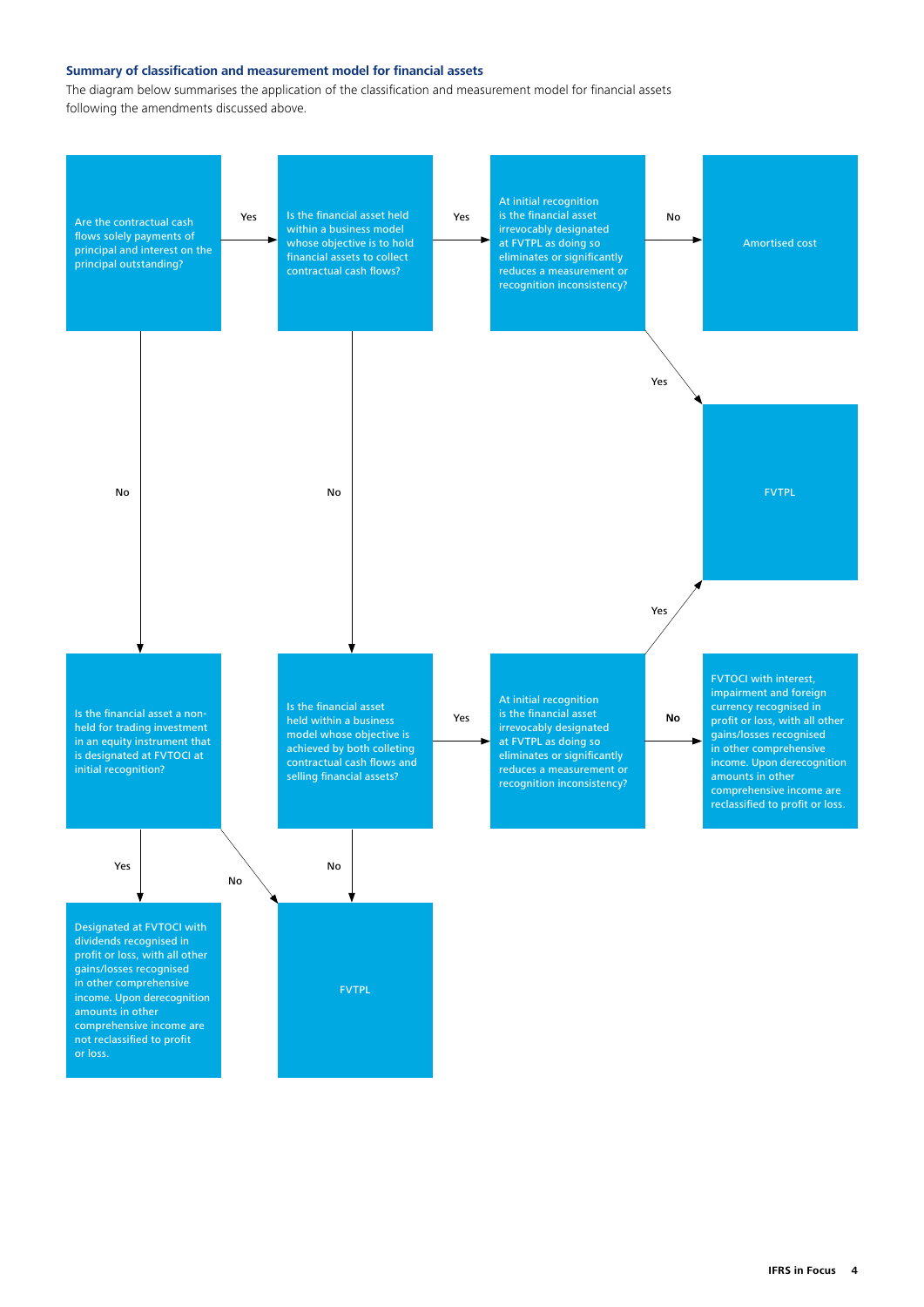# <span id="page-4-0"></span>**Expected loss impairment model**

IFRS 9 introduces a new impairment model based on expected losses, rather than incurred loss as applied in IAS 39. The measurement basis differs compared with IAS 39 as does the scope to which the impairment applies.

# Scope

The new impairment model applies to all of the following:

- Financial assets measured at amortised cost;
- Financial assets mandatorily measured at FVTOCI;
- Loan commitments when there is a present obligation to extend credit (except where these are measured at FVTPL);
- Financial guarantee contracts to which IFRS 9 is applied (except those measured at FVTPL);
- Lease receivables within the scope of IAS 17 *Leases*; and
- Contract assets within the scope of IFRS 15 *Revenue from Contracts with Customers* (i.e. rights to consideration following transfer of goods or services).

# Observation

IFRS 9 requires the same measurement basis for impairment for all items in the scope of the impairment requirements. This differs to IAS 39 where impairment was calculated differently for amortised cost assets and those available-for-sale assets measured at FVTOCI. Further, IFRS 9 applies the same measurement approach to certain loan commitments and financial guarantee contracts where previously these were measured differently in accordance with IAS 37 *Provisions, Contingent Liabilities and Contingent Assets*.

## General Approach

With the exception of purchased or originated credit-impaired financial assets (see below), expected credit losses are required to be measured through a loss allowance at an amount equal to:

- the 12-month expected credit losses (expected credit losses that result from those default events on the financial instrument that are possible within 12 months after the reporting date); or
- full lifetime expected credit losses (expected credit losses that result from all possible default events over the life of the financial instrument).

A loss allowance for full lifetime expected credit losses is required for a financial instrument if the credit risk of that financial instrument has increased significantly since initial recognition, as well as to contract assets or trade receivables that do not constitute a financing transaction in accordance with IFRS 15. If the credit risk has not increased significantly expected credit losses are measured at an amount equal to the 12-month expected credit losses.

Additionally, entities can elect an accounting policy recognising full lifetime expected losses for all contract assets and/or all trade receivables that do constitute a financing transaction in accordance with IFRS 15. The same election is also separately permitted for lease receivables.

# Significant increase in credit risk

With the exception of purchased or originated credit-impaired financial assets (see below), the loss allowance for financial instruments is measured at an amount equal to lifetime expected losses if the credit risk of a financial instrument has increased significantly since initial recognition, unless the credit risk of the financial instrument is low at the reporting date.

The Standard considers credit risk low if there is a low risk of default, the borrower has a strong capacity to meet its contractual cash flow obligations in the near term and adverse changes in economic and business conditions in the longer term may, but will not necessarily, reduce the ability of the borrower to fulfil its contractual cash flow obligations. The Standard suggests that 'investment grade' rating might be an indicator for a low credit risk.

The assessment of whether there has been a significant increase in credit risk is based on an increase in the probability of a default occurring since initial recognition. The Standard permits various approaches to assess whether credit risk has increased significantly. An approach does not need to include as an input an explicit probability of default. The Standard recognises that whilst in principle the assessment of whether there has been a significant increase in credit risk is made at the individual instrument level, some factors or indicators might not be available at an instrument level. In this case, the entity should perform the assessment on appropriate groups or portions of a portfolio of financial instruments.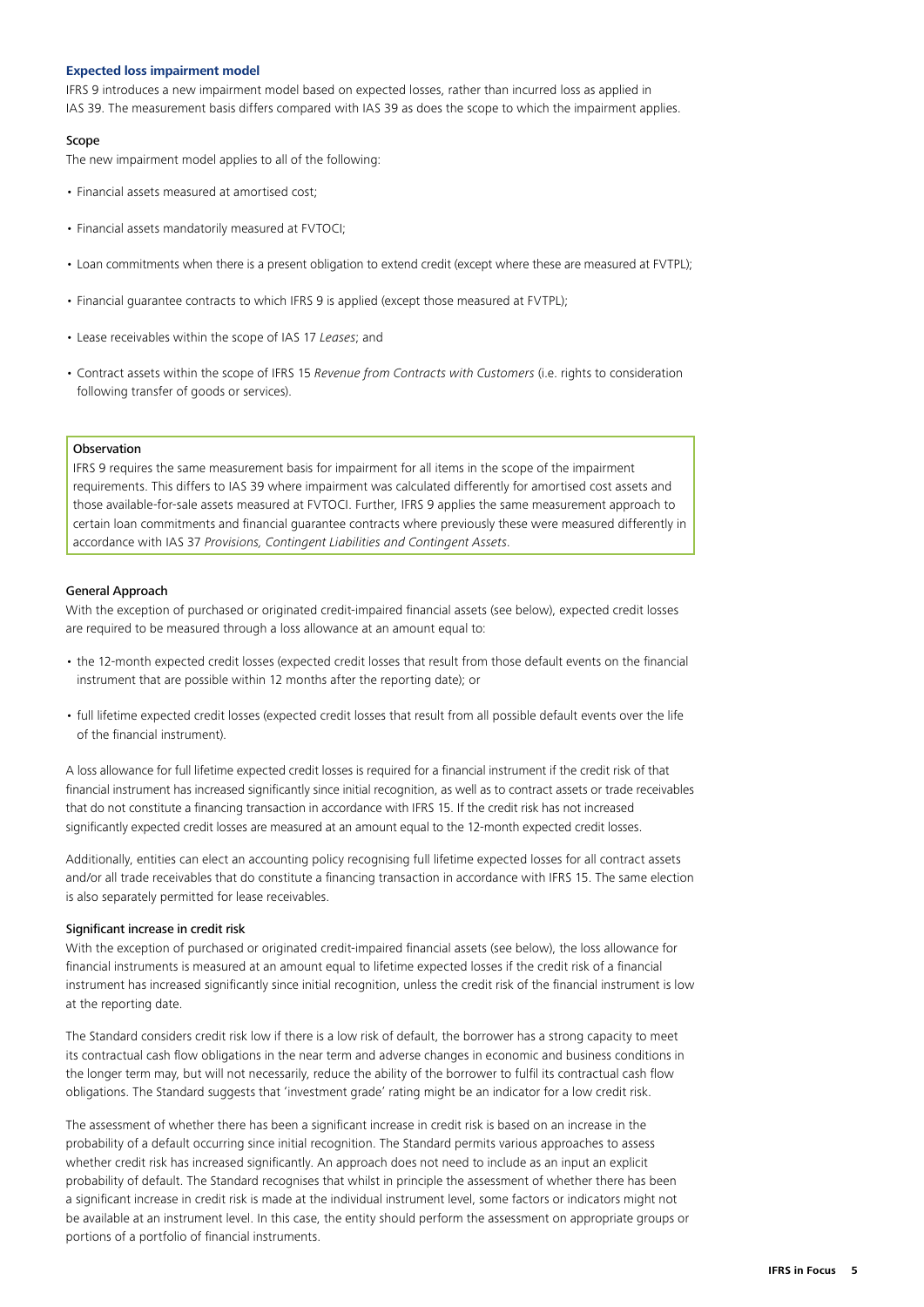The requirements also contain a rebuttable presumption that the credit risk has increased significantly when contractual payments are more than 30 days past due. IFRS 9 also requires that (other than for purchased or originated credit-impaired financial instruments) if a significant increase in credit risk that had taken place since initial recognition and has reversed by a subsequent reporting period (i.e., cumulatively credit risk is not significantly higher than at initial recognition) then the expected credit losses on the financial instrument revert to being measured based on an amount equal to the 12-month expected credit losses.

# Purchased or originated credit-impaired financial assets

Purchased or originated credit-impaired financial assets, e.g. distressed debt, are treated differently because the asset is credit-impaired at initial recognition. For these assets, an entity would recognise changes in lifetime expected losses since initial recognition as a loss allowance with any changes recognised in profit or loss. Under the requirements, any favourable changes for such assets are an impairment gain even if the resulting expected cash flows of a financial asset exceed the estimated cash flows on initial recognition.

# Basis for estimating expected credit losses

The measurement of expected credit losses shall reflect an unbiased and probability-weighted amount that is determined by evaluating the range of possible outcomes as well as incorporating the time value of money. Also, the entity should consider reasonable and supportable information about past events, current conditions and reasonable and supportable forecasts of future economic conditions when measuring expected credit losses.

The Standard defines expected credit losses as the weighted average of credit losses with the weightings being respective risks of a default occurring. Not every possible scenario must be considered but, at a minimum, the risk or probability that a credit loss occurs and does not occur must be considered, even if the probability of a credit loss occurring is low.

An entity is required to incorporate reasonable and supportable information (i.e., that which is reasonably available at the reporting date). Information is reasonably available if obtaining it does not involve undue cost or effort (with information available for financial reporting purposes qualifying as such).

For applying the model to a loan commitment an entity will consider the risk of a default occurring under the loan to be advanced, whilst application of the model for financial guarantee contracts an entity considers the risk of a default occurring of the specified debtor.

An entity may use practical expedients when estimating expected credit losses if they are consistent with the principles in the Standard (e.g., expected credit losses on trade receivables may be calculated using a provision matrix where a fixed provision rate applies depending on the number of days that a trade receivable is outstanding).

To reflect time value, expected losses should be discounted to the reporting date using the effective interest rate of the asset (or an approximation thereof) that was determined at initial recognition. A "credit-adjusted effective interest rate" should be used for expected credit losses of purchased or originated credit-impaired financial assets. In contrast to the "effective interest rate" (calculated using expected cash flows that ignore expected credit losses), the credit-adjusted effective interest rate reflects expected credit losses of the financial asset.

Expected credit losses of undrawn loan commitments should be discounted by using the effective interest rate (or an approximation thereof) that will be applied when recognising the financial asset resulting from the commitment. If the effective interest rate of a loan commitment cannot be determined, the discount rate should reflect the current market assessment of time value of money and the risks that are specific to the cash flows but only if, and to the extent that, such risks are not taken into account by adjusting the discount rate. This approach shall also be used to discount expected credit losses of financial guarantee contracts.

# **Observation**

The amendments are clear that even for an individual financial asset, the measurement of expected credit losses must include the probability weighting of credit losses even if these are unlikely and the most probable outcome is the collection of the full contractual cash flows and zero credit losses. The requirements in effect prohibit an entity from estimating expected credit losses solely on the basis of the most likely outcome.

The discount rate applied in measuring the loan loss allowance for a financial asset differs from the proposals in the preceding exposure draft. The exposure draft permitted any discount rate between the risk free rate and the effective interest rate could be used in discounting the loan loss allowance for assets not credit impaired, whilst the final Standard requires the use of the effective interest rate or an approximation of it in all cases.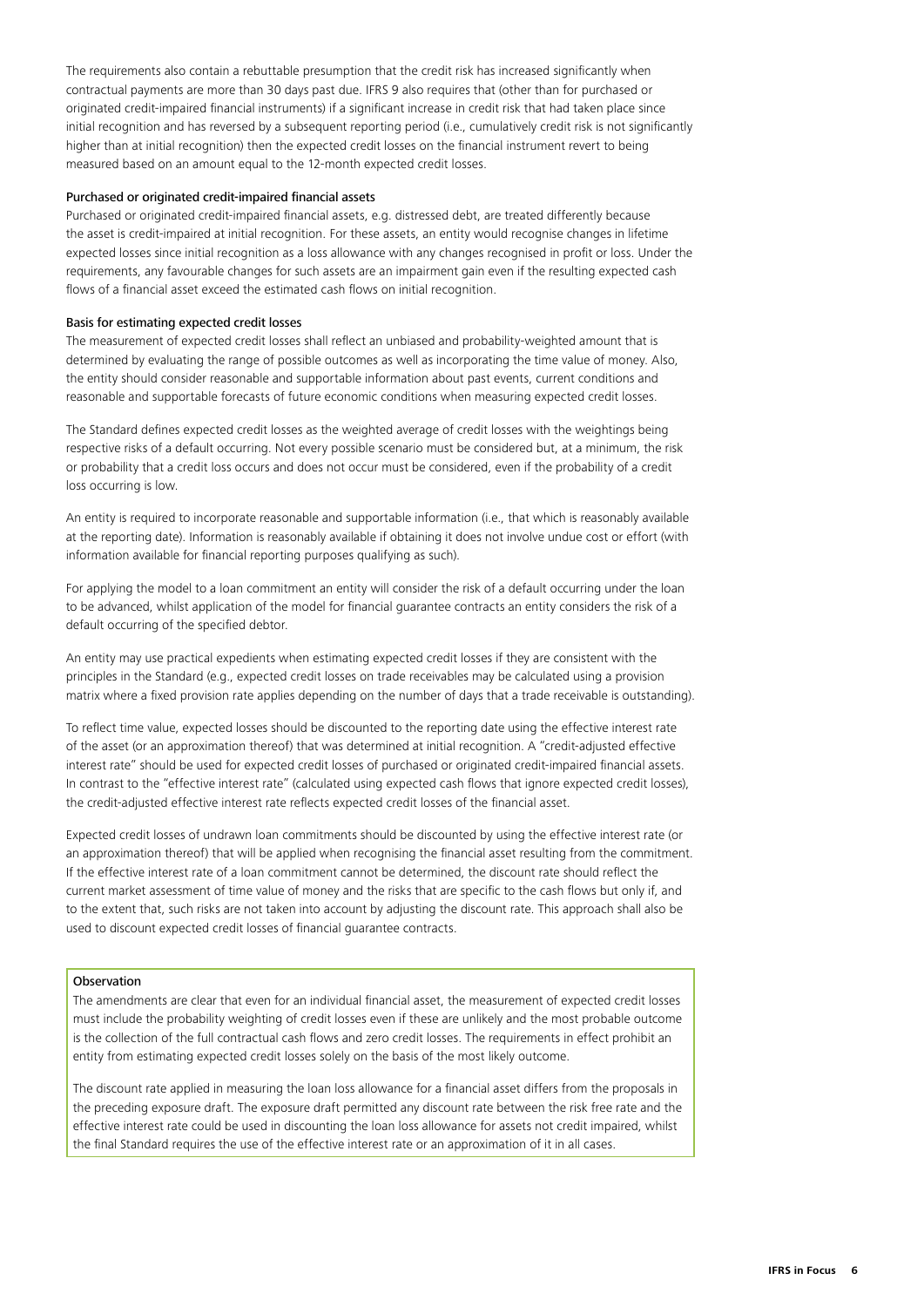# Modifications and write-offs

If a renegotiation or other modification of the contractual cash flows of a financial asset results in derecognition under IFRS 9, the revised instrument is treated as a new instrument.

If a renegotiation or other modification of the contractual cash flows of a financial asset does not result in derecognition, the entity shall recalculate the gross carrying amount of the financial asset (i.e., amortised cost amount before adjusting for any loss allowance). This is done by discounting the new expected contractual cash flows (post modification) at the original effective interest rate and recognising any resulting modification gain or loss in profit or loss. From this date, the entity assesses whether the credit risk of a financial instrument has increased significantly since initial recognition by comparing the risk of a default occurring at the reporting date (under modified terms) and the risk of a default occurring at initial recognition (under original, unmodified terms).

The Standard requires an entity to directly reduce the gross carrying amount of a financial asset when the entity has no reasonable expectations of recovery. IFRS 9 states that a write-off constitutes a derecognition event and may relate to either the asset in its entirety or a portion of it.

# **Presentation**

Whilst interest revenue is always required to be presented as a separate line item, it is calculated differently according to whether the asset is deemed to be credit-impaired. An asset is credit-impaired when one or more events have occurred and have a significant impact on the expected future cash flows of the financial asset.

# **Observation**

IFRS 9 includes a list of indicators of when an asset is credit-impaired that are broadly the same as the incurred loss trigger events in IAS 39.

For a financial asset that is not a purchased or originated credit-impaired financial asset, or has not become creditimpaired since initial recognition, interest revenue is calculated by applying the effective interest rate method to the gross carrying amount ("gross method" for the purposes of this publication).

For a financial asset that is not a purchased or originated credit-impaired financial asset but subsequently has become credit-impaired, interest revenue is calculated by applying the effective interest rate to the amortised cost balance, which comprises the gross carrying amount adjusted for any loss allowance ("net method" for the purposes of this publication).

If following a period of using the net method, if the credit risk of the financial instrument improves so that the financial asset is no longer credit-impaired and the improvement can be related objectively to an event since the net method was applied, the calculation of interest revenue reverts to the gross method.

Finally, in the case of purchased or originated credit-impaired financial assets, interest revenue is always recognised by applying the credit-adjusted effective interest rate to the amortised cost carrying amount. The credit-adjusted effective interest rate is the rate that discounts the cash flows expected on initial recognition (explicitly taking account of expected credit losses as well as contractual terms of the instrument) back to the amortised cost at initial recognition.

Consequential amendments of IFRS 9 to IAS 1 *Presentation of Financial Statements* require that impairment losses, including reversals of impairment losses and impairment gains (in the case of purchased or originated credit-impaired financial assets), are presented in a separate line item in the statement of profit or loss and other comprehensive income.

# Observation

The trigger point for the change in presentation of interest income on financial assets from the gross method to the net method is based on them becoming *credit impaired*. This is different from the criteria used to move from 12-month expected credit losses to lifetime expected credit losses which is based on a significant deterioration in the credit risk of the financial asset.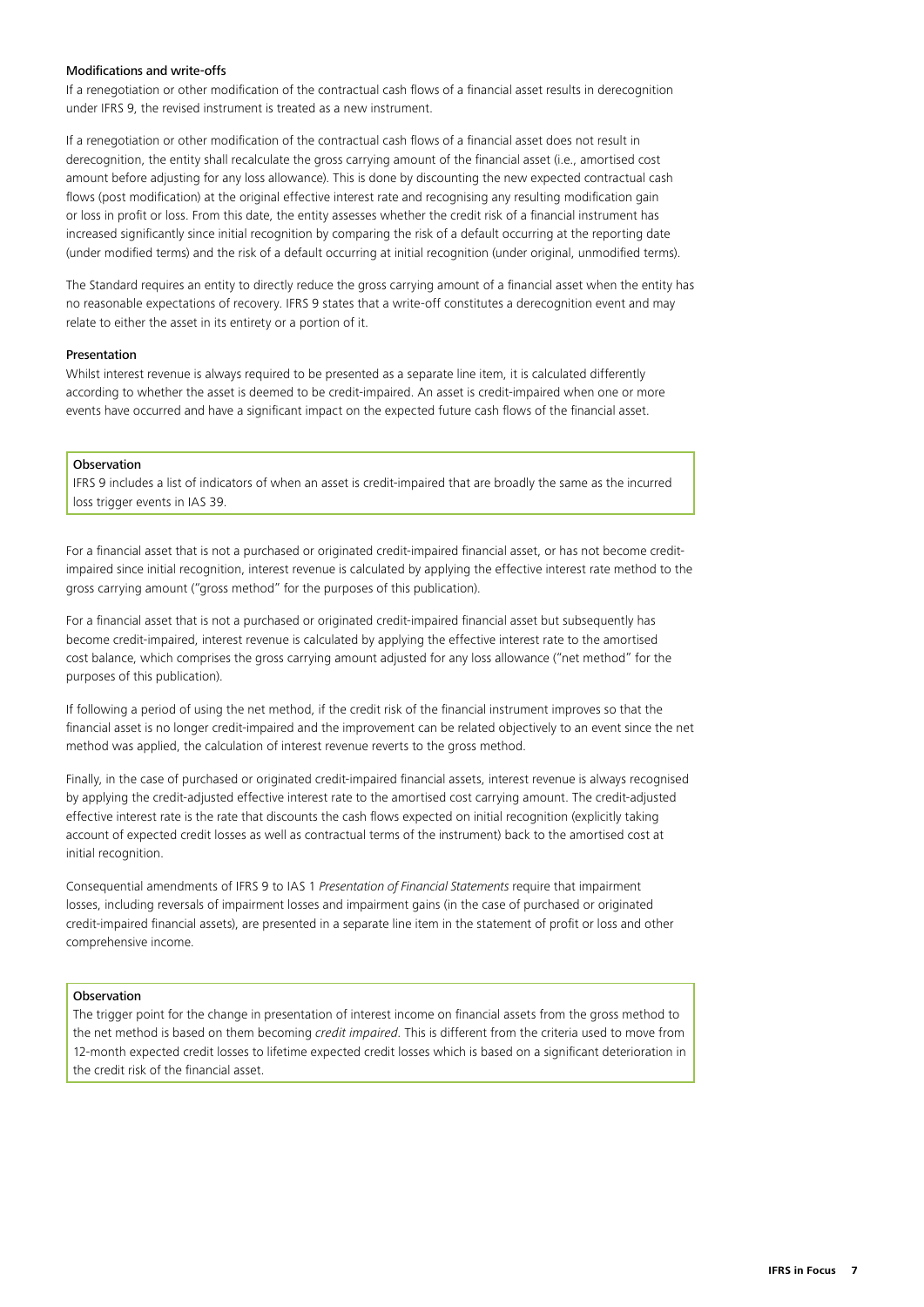# **Disclosures**

The new expected loss impairment model is accompanied by extensive disclosure requirements that are added to IFRS 7 *Financial Instruments: Disclosures*. They are designed to enable users of financial statements to understand the effect of credit risk on the amount, timing and uncertainty of future cash flows. To achieve this objective, IFRS 7 requires credit risk disclosures that provide:

- (a) information about an entity's credit risk management practices and how they relate to the recognition and measurement of expected credit losses, including the methods, assumptions and information used to measure expected credit losses;
- (b) quantitative and qualitative information that allows users of financial statements to evaluate the amounts in the financial statements arising from expected credit losses, including changes in the amount of expected credit losses and the reasons for those changes; and
- (c) information about an entity's credit risk exposure (i.e. the credit risk inherent in an entity's financial assets and commitments to extend credit), including significant credit risk concentrations.

IFRS 7 expands on each of the three key components of the credit risk disclosures noted above with more specific detailed requirements.

# **Transition for the expected loss impairment model**

The amendments shall be applied retrospectively, in accordance with IAS 8 except for the following provisions:

- At the date of initial application, an entity shall use reasonable and supportable information that is available without undue cost or effort to determine the credit risk at the date that financial instruments were initially recognised (or for loan commitments and financial guarantee contracts the date that the entity became a party to the irrevocable commitment) and compare that to the credit risk at the date of initial application of IFRS 9.
- If it would require undue cost or effort at the date of initial application to determine whether there has been a significant increase in credit risk since initial recognition, an entity shall recognise a loss allowance at an amount equal to lifetime expected credit losses at each reporting date until that financial instrument is derecognised. However, if the financial instrument is low credit risk at a reporting date, the entity may assume that the credit risk has not increased significantly since initial recognition.

# **Further information**

Video interviews and podcasts that discuss these new requirements are available at <www.iasplus.com>.

Furthermore, publications on the other parts of IFRS 9 previously issued are also available as follows:

# IFRS 9 (2009) – classification and measurement for financial assets

[http://www.iasplus.com/en/publications/global/ifrs-in-focus/2009/ias](http://www.iasplus.com/en/publications/global/ifrs-in-focus/2009/ias-plus-newsletter-2014-ifrs-9-financial-instruments)-plus-newsletter-2014-ifrs-9-financial-instruments

# IFRS 9 (2010) – classification and measurement for financial liabilities

[http://www.iasplus.com/en/publications/global/ifrs-in-focus/2010/ifrs-](http://www.iasplus.com/en/publications/global/ifrs-in-focus/2010/ifrs-9-revisions)9-revisions

# IFRS 9 (2013) – general hedge accounting

<http://www.iasplus.com/en/publications/global/ifrs-in-focus/2013/hedging>